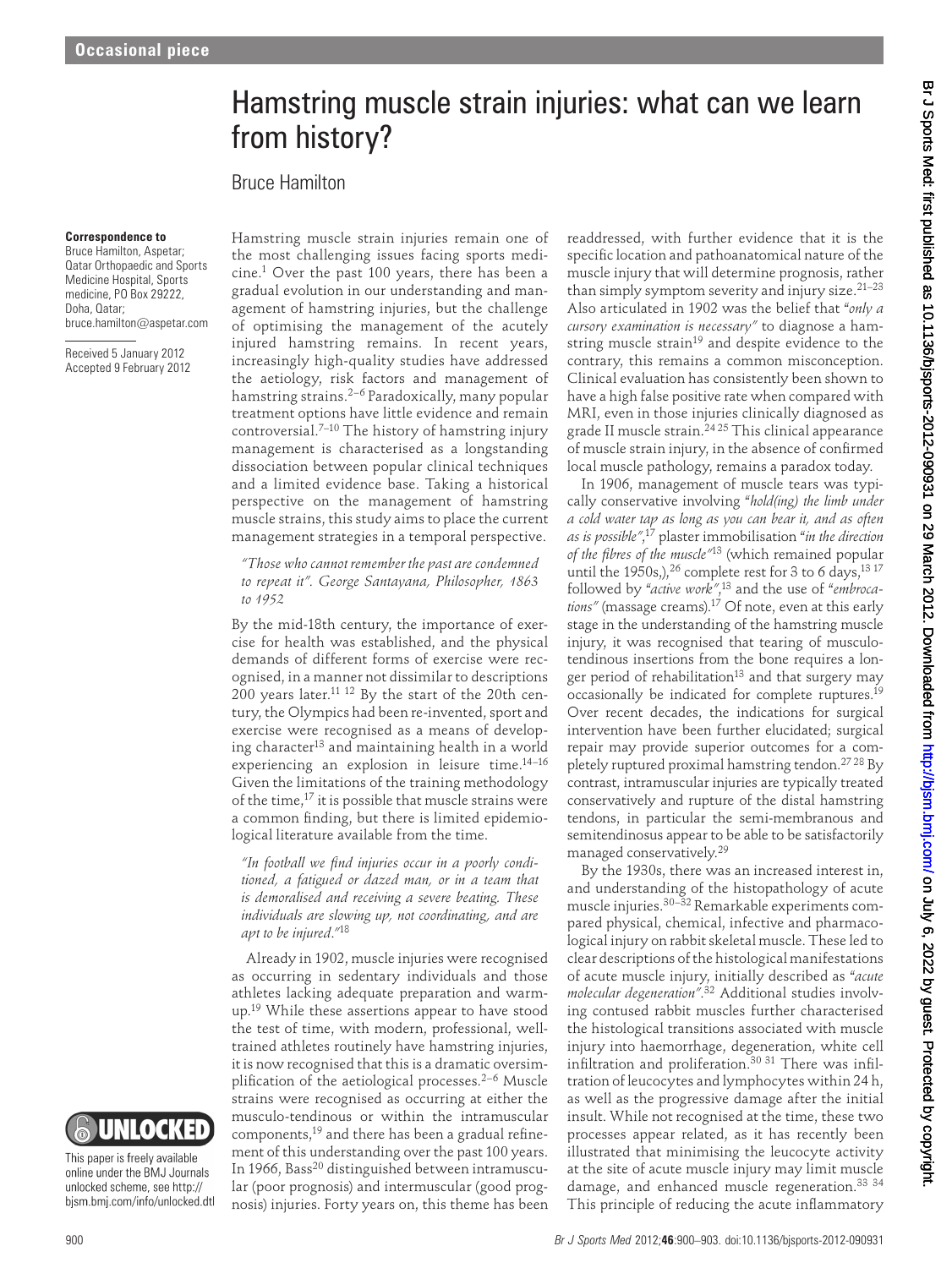phase of muscle injury is the basis for the use of simple antiinflammatory tools such as ice, and the more controversial pharmaceutical anti-inflammatories. $35$  Fishaback $31$  also identified that "*muscle proliferation is started by the muscle nuclei set free by the breaking up of severely traumatised fibres"*, likely reflecting the mobilisation of satellite cells, critical for the repair process and considered an index of muscle regeneration.36 This is a remarkable insight into the process of muscle regeneration, identified but not fully understood for over half a century.

The year 1936 saw the clear articulation of the principle of approximating the torn ends of the muscle injury to enhance the healing process, and also the notion that premature disruption of this approximation may increase scarring.<sup>37</sup> Intramuscular scarring is now considered to be a poor prognostic indicator.<sup>38</sup>

*"If the damaged area is subjected to repeated assault by muscular effort or other movement, stretching and tearing of the newly formed repair tissue take place and create a subacute or chronic process by producing a small plexus of fi brous tissue."*<sup>37</sup>

At the same time as the risks of re-injury from premature return were being articulated, Hitchcock<sup>18</sup> highlighted that pressures were being imposed upon athletes by coaches and others to return to sport prematurely, thereby increasing reinjury risk. Return to play decisions following hamstring injuries continue to vex physicians.39–41

*"It is true that coach and trainer still attempt to exert their infl uence by calling men yellow at times who claim to have been injured, or try to bring undue influence on the athletic physician to permit an excellent player to return to competition before he should."18*

Despite being recognised at the time as both lacking consistent efficacy<sup>42</sup> and potentially having a negative impact on muscle regeneration,43 corticosteroid injections for acute muscle injury were popular through the 1950s and 1960s.20 42 44 In vitro studies have confirmed the negative long-term consequences of cortisone on muscle injury repair,45 and as such, despite case series appearing to support its clinical efficacy, this technique remains controversial.46 47

*"(cortisone will)…defer the onset and retarding the rate of muscle regeneration after a simple crushing injury, (but) does not change the course or eventual outcome…"43*

The year that Dr Roger Bannister broke the 4 min mile saw a paradigm shift in the management of muscle injury, characterised by an increased emphasis on the specific pathological processes involved determining the nature of the treatment.<sup>26</sup>

*"Proper treatment of the actual injury must be predicated on a sound appreciation of the pathological changes that develop as a result of the injury."<sup>26</sup>*

Remarkably, by 1954, many of the principles and practices used in the management of muscle injuries today were already articulated (table 1).<sup>26</sup>

*"…treatment must be designed to minimise the haemorrhage and*  inflammatory reaction so that there will be as little granulation *(scar) tissue formed as possible…"26*

The imperative of controlling haemorrhage and inflammation to minimise scar tissue remains unchanged 60 years on. The theme of scar tissue minimisation has been resurrected in recent years, with the identification of numerous medications that may potentially assist in this task.<sup>48-53</sup> While their clinical

#### Table 1 Management of acute muscle injuries: 1954<sup>26</sup>

| Stage one: haemorrhage control                                             |
|----------------------------------------------------------------------------|
| Rest/protection                                                            |
| Compression (24 h)                                                         |
| Water immersion or ice bags 30 to 60 min                                   |
| Elevation                                                                  |
| Re-evaluate at 24 h                                                        |
| Stage two: absorption of blood and exudate (following haemorrhage control) |
| Local heat (whirlpool bath, shortwave diathermy)                           |
| Massage (avoid stimulation of further bleeding)                            |
| Avoiding damaged area in the first 48 h                                    |
| Never vigorous or painful, as this will prolong injury                     |
| Graduated exercises                                                        |
| Reduce swelling                                                            |
| Maintain tone and strength of the muscles                                  |
| Maintenance of general fitness important                                   |

utility remains to be delineated, 57 years on, this remains an exciting area of research.

In contrast to these underlying principles which have generally withstood the test of time, Delarue<sup>26</sup> also recommended the use of combined intralesional hyaluronidase/local anaesthetic injections, in the management of acute muscle injuries. This modality appears well recognised at the time<sup>2654</sup> but by the 1970s had lost popularity.55 Hyaluronidase is an enzyme involved in the breakdown and inactivation of hyaluronic acid and was believed to be of benefit when used in the initial phase of muscle injury.54 Intriguingly, the in vivo function of hyaluronic acid has recently been elucidated, with its synthesis up-regulated in areas of acute soft tissue injury and functioning to promote and modulate inflammation, as well as potentially minimising scar tissue development.<sup>56</sup> Thus, at least theoretically, minimising any hyaluronic acid excesses in the early phase of an acute soft tissue injury (thereby reducing inflammation) may be of some benefit, although paradoxically hyaluronic acid itself has been advocated for use in soft tissue injuries, with apparently good results.<sup>57–59</sup>

While core stability is now recognised as a critical component of hamstring rehabilitation and athletic performance,  $60-62$  the concept was first recognised as early as 1958. Writing after the VI British Empire and Commonwealth Games held in Cardiff the same year, Lloyd  $(1958)^{42}$  recognised that hamstrings strains were one of the most common injuries observed, but also that the risk for all sports injuries may be minimised by an 'alerted posture'.

*"Alerted posture' means alerting the prime fi xer muscles so that quick movements can be carried out by activators and synergists*  acting on a frame already made firm by the prime fixers."<sup>42</sup>

By the late 1960s, the use of 'enzymatic preparations' including trypsin, chymotrypsin, streptokinase and streptodornase had replaced hyaluronidase injections.44 55 The use of oral enzyme preparations in the management of muscle injuries remains popular with some practitioners, 63 64 despite limited scientific evidence of any benefit.<sup>8 10</sup> Other medications such as Hirudoid (a heparinoid)<sup>65</sup> and muscle relaxants<sup>20</sup> were also popular at the time.

Non-steroidal anti-inflammatory drugs (NSAIDs) were first mentioned in the routine management of muscle strain injuries in the late  $1960s^{20.55.66}$  and their use has persisted in sports medicine.67 While they may have a role in limited situations (eg, reducing the incidence of myositis ossificans following muscle contusion injuries), increasing in vitro evidence suggests that NSAIDs may impede regeneration and increase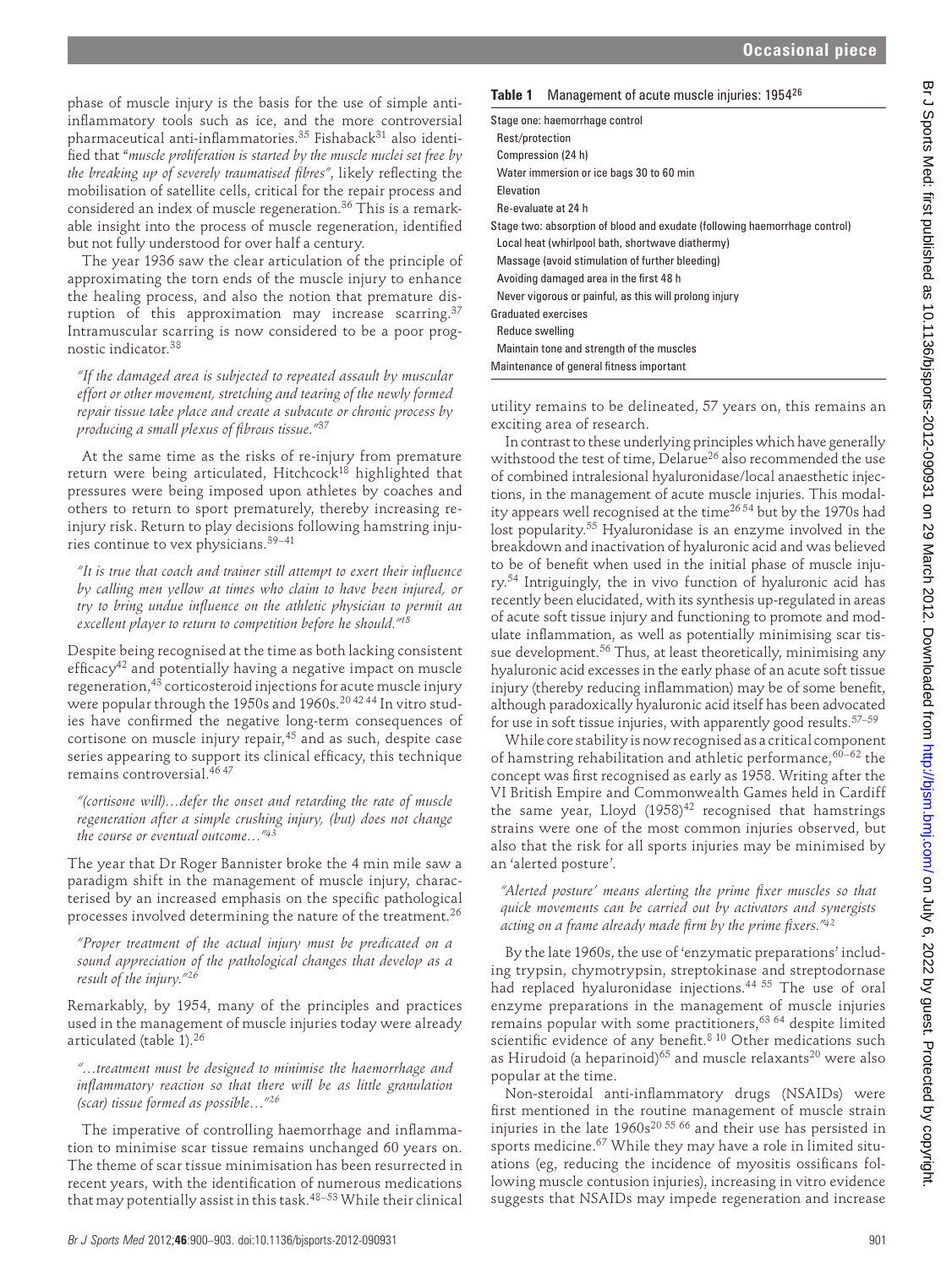fibrosis during muscle healing, and hence should be considered relatively contraindicated in muscle strain injuries.35 68–70

The 1970s and 1980s saw increasing attention being paid to physiotherapeutic means of rehabilitation. There remained a focus on minimising bleeding and inflammation while maximising regeneration, by the increasingly novel use of cooling, electrotherapy (which was clinically already being used in the latter 19th century),<sup>71</sup> manipulative techniques<sup>72</sup> and specific strengthening programmes.55 73 74 Sports medicine had started to identify the role that muscular trigger points may play in muscle-related pain (recognised in muscles since the 1930s)<sup>75</sup> perhaps contributing to the false positive (MRI negative)<sup>24</sup><sup>25</sup> muscle injuries.74 The use of invasive injection techniques such as Traumeel and Actovegin in the management of acute muscle injuries has been promoted in Europe for at least three decades,<sup>63</sup> but their use remains controversial and not established in mainstream sports medicine literature<sup>76</sup> – predominantly due to a lack of scientific evidence.<sup>8</sup> Their clinical use has, however, persisted and despite a lack of substantial evidence, has in recent years expanded beyond Western Europe.

The last two decades have seen an explosion in literature regarding the hamstring muscle strain, with increased understanding of the epidemiology, aetiology and pathophysiology.<sup>2–6</sup> Subtle refinement of techniques for minimising inflammation and maximising regeneration has evolved,77 78 but many of the underlying principles of treatment have remained unchanged from the mid-20th century. Novel approaches to prevention and treatment continue to appear, but often lack an evidence base.79 Blood injections have been recognised as potentially therapeutic in sports medicine for over 60 years, $80$  and refinement of this in the form of autologous plasma preparations (platelet-rich plasma) has recently been popularised for muscle strain injuries. Currently, the evidence to support this remains limited from the basic science and clinical perspective36 81–87 – in fact to date the published evidence is only slightly greater than that for the use of hyaluronidase injections, and possibly slightly less than the evidence for the use of corticosteroid injections in acute muscle injuries.

#### **CONCLUSION**

Hamstring muscle strains have been recognised as a significant injury for over 100 years. Remarkably, by the mid-20th century, the foundations for our current management strategies were well established. Furthermore, despite the remarkable advances of the past 30 years, we have made only incremental progress in our understanding and management of this complex injury.<sup>1</sup> The history of hamstring injury management is characterised by interventions which over time have failed to become established, typically without evidence ever being produced either for, or against their application. Most novel treatment interventions currently used continue to lack scientific validity; if we are to avoid repeating past mistakes, we must take up the challenge of obtaining high-quality data. To achieve this, we must challenge dogma that underpins 'usual care' and subject all elements of our management strategies to scientific scrutiny.

There is now evidence to use MRI to distinguish MRIpositive and MRI-negative injuries as these have a distinct prognoses and treatments. However, whether MRI or US aids in predicting of prognosis beyond this distinction remains to be determined. Minimising acute inflammation and optimising regeneration remain key goals in hamstring injury management; current techniques having changed little in 40 years and the medical manipulation of these pathophysiological processes warrants further clinical and laboratory research (eg, role of

PRP). Finally, the development of scar tissue appears related to recurrent injuries and poor outcomes. Recently identified techniques for inhibition of growth factors involved in the development of scar tissue present an exciting development, but require further high-quality clinical trials in order to establish themselves in the standard management of muscle injuries.

To progress, we must encourage communication among (I) the proponents of published evidence-based, clinical guidelines, (II) those practitioners overtly working outside the recognised scientific evidence base and applying novel therapies based on their personal experience and (III) those researchers able to test novel hypotheses. Typically, these groups have not interacted, likely to the detriment of the profession and patients. We are at the start of the specialist era in Sports and Exercise Medicine, and maintaining status quo is unacceptable. For the credibility of all clinicians in the field of sports injury management, it is vital to accumulate appropriate evidence to progress from the scientific baseline established by our forbearers in the mid-20th century.

**Acknowledgements** The author would like to acknowledge the support of Aspetar, Qatar Orthopaedic and Sports Medicine Hospital, in the preparation of this document, in particular the ongoing support of Dr Hakim Chalabi.

#### **Competing interests** None.

**Provenance and peer review** Not commissioned; externally peer reviewed.

#### **REFERENCES**

- 1. **Mendiguchia J**, Alentorn-Geli E, Brughelli M. Hamstring strain injuries: are we heading in the right direction? *Br J Sports Med* 2012;46:81-5.
- 2. **Verrall GM**, Slavotinek JP, Barnes PG, *et al.* Clinical risk factors for hamstring muscle strain injury: a prospective study with correlation of injury by magnetic resonance imaging. *Br J Sports Med* 2001;**35**:435–9; discussion 440.
- 3. **Arnason A**, Andersen TE, Holme I, *et al.* Prevention of hamstring strains in elite soccer: an intervention study. *Scand J Med Sci Sports* 2008;**18**:40–8.
- 4. **Arnason A**, Sigurdsson SB, Gudmundsson A*, et al.* Risk factors for injuries in football. *Am J Sports Med* 2004;**32**:5S–16S.
- 5. **Witvrouw E**, Danneels L, Asselman P, et al. Muscle flexibility as a risk factor for developing muscle injuries in male professional soccer players. A prospective study. *Am J Sports Med* 2003;**31**:41–6.
- 6. **Bennell K**, Wajswelner H, Lew P, *et al.* Isokinetic strength testing does not predict hamstring injury in Australian Rules footballers. *Br J Sports Med* 1998;**32**:309–14.
- 7. **Orchard J**, Best T, Hunter G*, et al.* Response to McCrory *et al*. 'Sports and exercise medicine – new specialists or snake oil salesmen?' *Br J Sports Med*  Published Online First: 8 November 2011 doi:10.1136/bjsports-2011-090470.
- 8. **Orchard JW**, Best TM, Mueller-Wohlfahrt HW, *et al.* The early management of muscle strains in the elite athlete: best practice in a world with a limited evidence basis. *Br J Sports Med* 2008;**42**:158–9.
- **Franklyn-Miller A**, Etherington J, McCrory P. Sports and exercise medicine– specialists or snake oil salesmen? *Br J Sports Med* 2011;**45**:83–4.
- 10. **Cook J**. Funky treatments in elite sports people; do they just buy rehabilitation time? *Br J Sports Med* 2010;44:221.
- 11. **Pugh J**. A Treatise on Muscular Action,1794. A W Lumsden, Loanhead, Midlothian, Scotland.
- 12. **Mitchell JH**, Haskell WL, Raven PB. Classification of sports. Med Sci Sports *Exerc* 1994;**26**:S242–5.
- 13. **Wilbur RL**. Personal experiences with football injuries. *Cal State J Med* 1906;**4**:170–2.
- 14. **Mitchell JK**, editor. *Mechanotherapy, Physical Education, Massage and Exercise*. First edition. London: Rebman Limited 1904.
- 15. **Roth M**. *Gymnastics*. Second edition. London: Thomas Harrild 1854.
- 16. **Sandow E**. *Life is Movement*. Portsmouth: Gale and Polden 1900.
- 17. **Andrews H**. *Training for Athletics and General Health*. First edition. London: C Arthur Pearson Limited 1904.
- 18. **Hitchcock HH**. Athletic injuries: discussion. *California and Western Medicine* 1936;**45**:262–3.
- 19. **Crowley DD**. Suturing of muscles and tendons. *Cal State J Med* 1902;**1**:48–54.
- 20. **Bass AL**. Rehabilitation after soft tissue injury. *Br J Sports Med* 1966:162–72.
- Askling CM, Tengvar M, Saartok T, et al. Acute first-time hamstring strains during high-speed running: a longitudinal study including clinical and magnetic resonance imaging findings. Am J Sports Med 2007;35:197-206.
- 22. **Askling C**, Tengvar M, Saartok T, *et al.* Sports related hamstring strains–two cases with different etiologies and injury sites. *Scand J Med Sci Sports* 2000;**10**:304–7.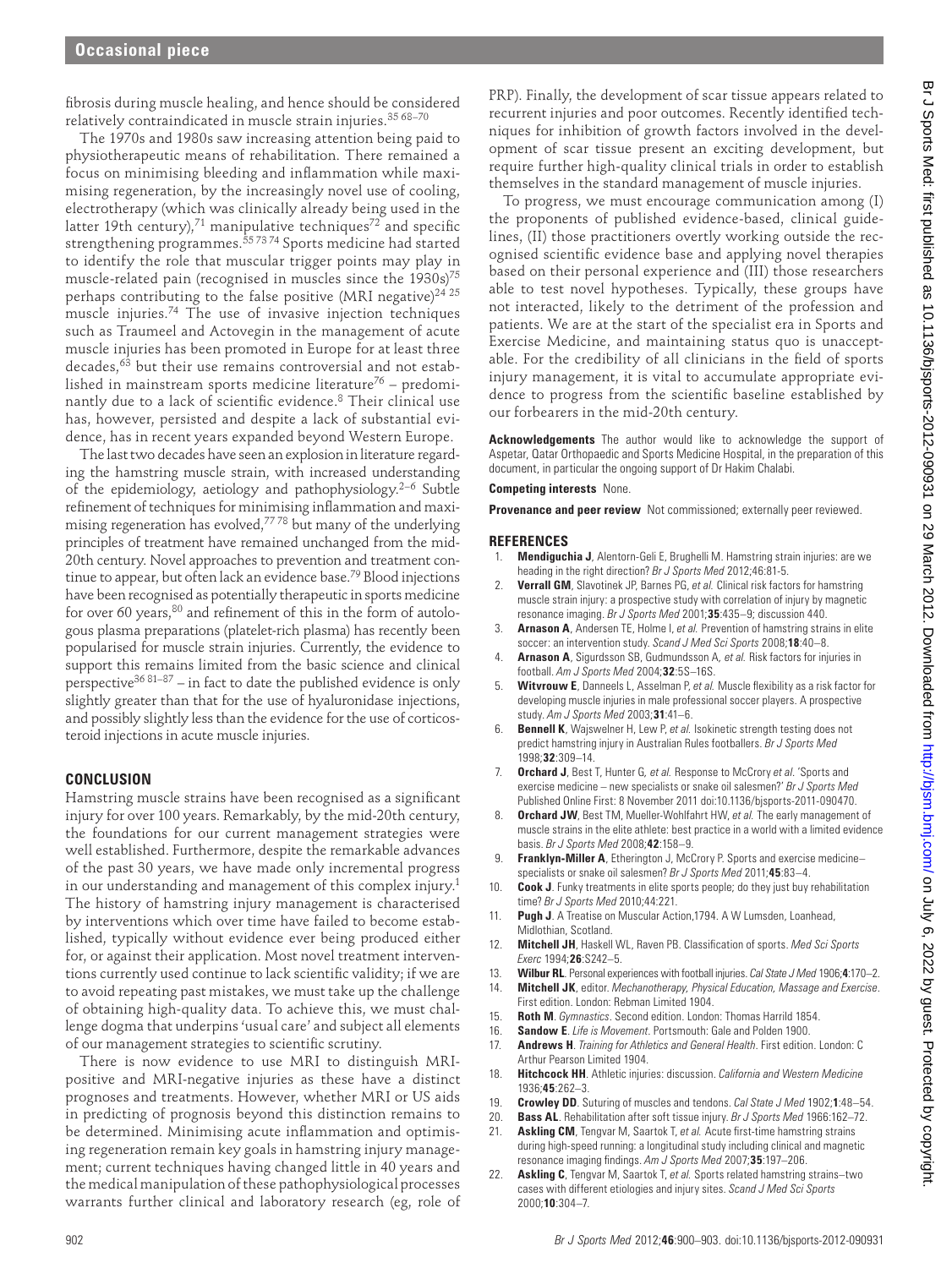- 23. **Askling C**, Saartok T, Thorstensson A. Type of acute hamstring strain affects flexibility, strength, and time to return to pre-injury level. *Br J Sports Med* 2006;**40**:40–4.
- 24. **Verrall GM**, Slavotinek JP, Barnes PG, *et al.* Assessment of physical examination and magnetic resonance imaging findings of hamstring injury as predictors for recurrent injury. *J Orthop Sports Phys Ther* 2006;**36**:215–24.
- 25. **Schneider-Kolsky ME**, Hoving JL, Warren P, *et al.* A comparison between clinical assessment and magnetic resonance imaging of acute hamstring injuries. *Am J Sports Med* 2006;**34**:1008–15.
- 26. **Delarue NC**. The treatment of athletic injuries. *Can Med Assoc J* 1954;**70**:408–16.
- 27. **Cross MJ**, Vandersluis R, Wood D, *et al.* Surgical repair of chronic complete hamstring tendon rupture in the adult patient. *Am J Sports Med* 1998;**26**:785–8.
- 28. **Klingele KE**, Sallay PI. Surgical repair of complete proximal hamstring tendon rupture. *Am J Sports Med* 2002;**30**:742–7.
- 29. **Adejuwon A**, McCourt P, Hamilton B, *et al.* Distal semitendinosus tendon rupture: is there any benefit of surgical intervention? *Clin J Sport Med* 2009;**19**:502–4.
- 30. **Berg GO**. Athletic injuries: discussion. *California and Western Medicine* 1936;**45**:263.
- 31. **Fishback DK**, Fishback HR. Studies of experimental muscle degeneration: II. standard method of causation of degeneration, and repair of the injured muscle. *Am J Pathol* 1932;**8**:211–18.
- 32. **Fishback DK**, Fishback HR. Studies of experimental muscle degeneration: i. factors in the production of muscle degeneration. *Am J Pathol* 1932;**8**:193–210.
- 33. **Toumi H**, Best TM. The inflammatory response: friend or enemy for muscle injury? *Br J Sports Med* 2003;**37**:284–6.
- 34. **Toumi H**, F'guyer S, Best TM. The role of neutrophils in injury and repair following muscle stretch. *J Anat* 2006;**208**:459–70.
- 35. **Paoloni JA**, Milne C, Orchard J, et al. Non-steroidal anti-inflammatory drugs in sports medicine: guidelines for practical but sensible use. *Br J Sports Med* 2009;**43**:863–5.
- 36. **Hammond JW**, Hinton RY, Curl LA, *et al.* Use of autologous platelet-rich plasma to treat muscle strain injuries. *Am J Sports Med* 2009;**37**:1135–42.
- 37. **Thurber P**. Athletic Injuries. *Cal West Med* 1936;**45**:261–3.
- 38. **Silder A**, Heiderscheit BC, Thelen DG, *et al.* MR observations of long-term musculotendon remodeling following a hamstring strain injury. *Skeletal Radiol* 2008;**37**:1101–9.
- 39. **Matheson GO**, Shultz R, Bido J, *et al.* Return-to-play decisions: are they the team physician's responsibility? *Clin J Sport Med* 2011;**21**:25–30.
- 40. **Orchard J**, Best TM, Verrall GM. Return to play following muscle strains. *Clin J Sport Med* 2005;**15**:436–41.
- 41. **Orchard J**, Best TM. The management of muscle strain injuries: an early return versus the risk of recurrence. *Clin J Sport Med* 2002;**12**:3–5.
- 42. **Lloyd K**. Some hazards of athletic exercise. *Proc R Soc Med* 1959;**52**:151–7.
- 43. **Sissons HA**, Hadfield GJ. The effect of cortisone on the regeneration of skeletal muscle after injury. *J Bone Joint Surg Br* 1953;**35-B**:125–30.
- 44. **Phillips N**. Rehabilitation at a Professional Football Club. *Br J Sports Med* 1968;**3**:197–203.
- 45. **Beiner JM**, Jokl P, Cholewicki J, *et al.* The effect of anabolic steroids and corticosteroids on healing of muscle contusion injury. *Am J Sports Med* 1999;**27**:2–9.
- 46. **Levine WN**, Bergfeld JA, Tessendorf W, *et al.* Intramuscular corticosteroid injection for hamstring injuries. A 13-year experience in the National Football League. *Am J Sports Med* 2000;**28**:297–300.
- 47. **Stevens KJ**, Crain JM, Akizuki KH, *et al.* Imaging and ultrasound-guided steroid injection of internal oblique muscle strains in baseball pitchers. *Am J Sports Med* 2010;**38**:581–5.
- 48. **Bedair HS**, Karthikeyan T, Quintero A, *et al.* Angiotensin II receptor blockade administered after injury improves muscle regeneration and decreases fibrosis in normal skeletal muscle. *Am J Sports Med* 2008;**36**:1548–54.
- 49. **Huard J**, Li Y, Fu FH. Muscle injuries and repair: current trends in research. *J Bone Joint Surg Am* 2002;**84-A**:822–32.
- 50. **Chan YS**, Li Y, Foster W, et al. The use of suramin, an antifibrotic agent, to improve muscle recovery after strain injury. *Am J Sports Med* 2005;**33**:43–51.
- 51. **Chan YS**, Li Y, Foster W, *et al.* Antifi brotic effects of suramin in injured skeletal muscle after laceration. *J Appl Physiol* 2003;**95**:771–80.
- 52. **Negishi S**, Li Y, Usas A, *et al.* The effect of relaxin treatment on skeletal muscle injuries. *Am J Sports Med* 2005;**33**:1816–24.
- 53. **Fukushima K**, Badlani N, Usas A, *et al.* The use of an antifibrosis agent to improve muscle recovery after laceration. *Am J Sports Med* 2001;**29**:394–402.
- 54. **Gartland JJ**, MacAusland WR. Use of hyaluronidase in soft tissue injury and its influence on experimental bone repair. *Arch Surg* 1954:68:305-14.
- 55. **Merry PH**. The physio-therapeutic aramentarium in the treatment of sports injuries. *Br J Sports Med* 1970;**5**:100–5.
- 56. **Chen WY**, Abatangelo G. Functions of hyaluronan in wound repair. *Wound Repair Regen* 1999;**7**:79–89.
- 57. **Petrella RJ**, Cogliano A, Decaria J, *et al.* Management of Tennis Elbow with sodium hyaluronate periarticular injections. *Sports Med Arthrosc Rehabil Ther Technol* 2010;**2**:4.
- 58. **Petrella MJ**, Cogliano A, Petrella RJ. Original research: long-term efficacy and safety of periarticular hyaluronic acid in acute ankle sprain. *Phys Sportsmed* 2009;**37**:64–70.
- 59. **Petrella RJ**, Petrella MJ, Cogliano A. Periarticular hyaluronic acid in acute ankle sprain. *Clin J Sport Med* 2007;**17**:251–7.
- 60. **Hibbs AE**, Thompson KG, French D, *et al.* Optimizing performance by improving core stability and core strength. *Sports Med* 2008;**38**:995–1008.
- 61. **Sherry MA**, Best TM. A comparison of 2 rehabilitation programs in the treatment of acute hamstring strains. *J Orthop Sports Phys Ther* 2004;**34**:116–25.
- 62. **Leetun DT**, Ireland ML, Willson JD, *et al.* Core stability measures as risk factors for lower extremity injury in athletes. *Med Sci Sports Exerc* 2004;**36**:926–34.
- 63. **Muller-Wohlfahrt H**, Eder K, Schmidtlein O. *Diagnosis and Treatment of Muscle Strain and Muscle Fiber Rupture in Elite-Level Athletes*. Munich, Germany. Booklet 2006.
- 64. **Hartmann G**. A Physical therapy approach to management of grade I, II bicep femoris injury in elite athletes: presentation handout. In: *UK Athletics: Management of the Acute Hamstring Symposium*. London: Olympic Medical Institute 2006.
- 65. **McKechnie RL**. A trial to establish the efficacy of applications in athletic injuries specifically using hirudoid. *Br J Sports Med* 1972; 6:119-20.
- 66. **Muckle DS**. A double-blind trial of ibuprofen and aspirin in the treatment of soft-tissue injuries sustained in professional football. *Br J Sports Med* 1980;**14**:46–7.
- 67. **Gerrard DF**. Renal abuse from non-steroidal, anti-inflammatory agents in sport. *N Z Med J* 1998;**111**:107–8.
- 68. **Reynolds JF**, Noakes TD, Schwellnus MP, et al. Non-steroidal anti-inflammatory drugs fail to enhance healing of acute hamstring injuries treated with physiotherapy. *S Afr Med J* 1995;**85**:517–22.
- 69. **Shen W**, Li Y, Tang Y, et al. NS-398, a cyclooxygenase-2-specific inhibitor, delays skeletal muscle healing by decreasing regeneration and promoting fibrosis. Am J *Pathol* 2005;**167**:1105–17.
- 70. **Shen W**, Prisk V, Li Y, *et al.* Inhibited skeletal muscle healing in cyclooxygenase-2 gene-deficient mice: the role of PGE2 and PGF2alpha. *J Appl Physiol* 2006;**101**:1215–21.
- 71. **Jacoby GW**. *Electrotherapy*. First edition. London: Rebman Limited 1901.
- 72. **Cibulka MT**, Rose SJ, Delitto A, *et al.* Hamstring muscle strain treated by
- mobilizing the sacroiliac joint. *Phys Ther* 1986;**66**:1220–3. 73. **Wise DD**. Physiotherapeutic treatment of athletic injuries to the muscle–tendon
- complex of the leg. *Can Med Assoc J* 1977;**117**:635–9.
- 74. **Halvorson GA**. Sports medicine muscular strain. *The West J Med*  1986;**144**:734–5.
- 75. **Kellgren JH**. A Preliminary account of referred pains arising from muscle. *Br Med J* 1938;**1**:325–8.
- 76. **Wright-Carpenter T**, Klein P, Schäferhoff P, *et al.* Treatment of muscle injuries by local administration of autologous conditioned serum: a pilot study on sportsmen with muscle strains. *Int J Sports Med* 2004;**25**:588–93.
- 77. **Croisier JL**, Ganteaume S, Binet J, *et al.* Strength imbalances and prevention of hamstring injury in professional soccer players: a prospective study. *Am J Sports Med* 2008;**36**:1469–75.
- 78. **Croisier JL**, Forthomme B, Namurois MH, *et al.* Hamstring muscle strain recurrence and strength performance disorders. *Am J Sports Med* 2002;**30**:199–203.
- 79. **Szalai K**, Illy A. Sacral epidural steroid injections used for the prevention of hamstring injuries. *Phys Educ Sport* 2005;**3**:37–44.
- 80. **Heald GB**. *Injuries in Sport: A General Guide for the Practitioner*. First edition. London: Oxford University Press 1931.
- 81. **Karli D**, Robinson B. Platelet rich plasma for hamstring tears. *Practical Pain Management* 2010;**10**:10–14.
- 82. **Sánchez M**, Anitua E, Orive G, *et al.* Platelet-rich therapies in the treatment of orthopaedic sport injuries. *Sports Med* 2009;**39**:345–54.
- 83. **Sanchez A**, Anitua E, Andi I. Application of Autologous Growth Factors on Skeletal Muscle Healing (oral presentation). Presented at the 2nd World Congress on Regenerative Medicine Conference, Leipzig, Germany. May 18-20, 2005, Oral Presentation.
- 84. **Creaney L**. Platelet-rich plasma and the biological complexity of tissue regeneration. *Br J Sports Med* 2011;**45**:611.
- 85. **Creaney L**, Hamilton B. Growth factor delivery methods in the management of sports injuries: the state of play. *Br J Sports Med* 2008;**42**:314–20.
- 86. **Hamilton B**, Knez W, Eirale C, *et al.* Platelet enriched plasma for acute muscle injury. *Acta Orthop Belg* 2010;**76**:443–8.
- 87. **Hamilton BH**, Best TM. Platelet-enriched plasma and muscle strain injuries: challenges imposed by the burden of proof. *Clin J Sport Med* 2011;**21**:31–6.